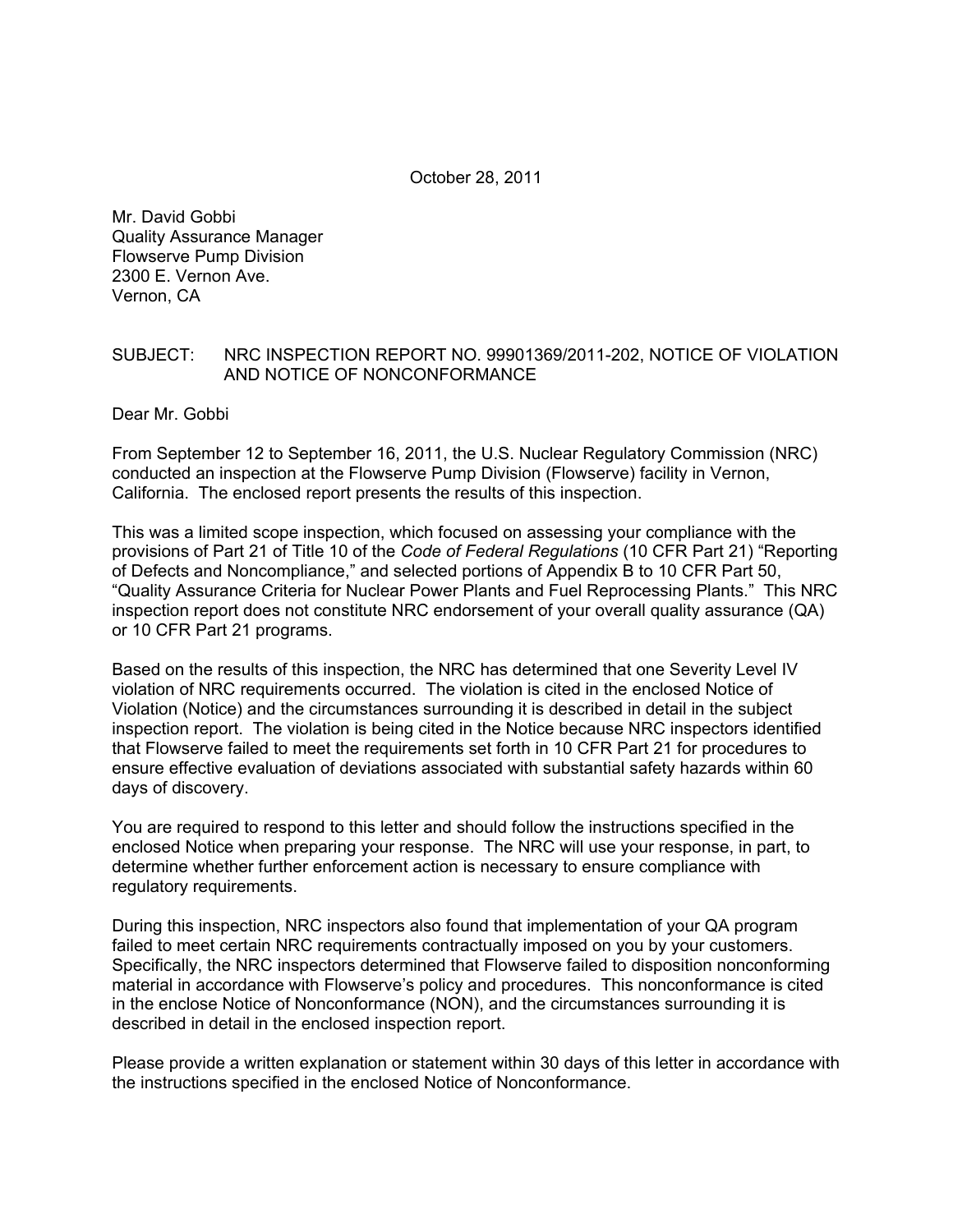#### D. Gobbi - 2 -

In accordance with 10 CFR 2.390 of the NRC's "Rules of Practice," a copy of this letter, its enclosures, and your response will be made available electronically for public inspection in the NRC Public Document Room or from the NRC's document system (ADAMS), accessible from the NRC Web site at http://www.nrc.gov/reading-rm/adams.html. To the extent possible, your response should not include any personal privacy, proprietary, or Safeguards Information so that it can be made available to the Public without redaction. If personal privacy or proprietary information is necessary to provide an acceptable response, then please provide a bracketed copy of your response that identifies the information that should be protected and a redacted copy of your response that deletes such information. If you request that such material is withheld from public disclosure, you must specifically identify the portions of your response that you seek to have withheld and provide in detail the bases for your claim (e.g., explain why the disclosure of information will create an unwarranted invasion of personal privacy or provide the information required by 10 CFR 2.390(b) to support a request for withholding confidential commercial or financial information). If Safeguards Information is necessary to provide an acceptable response, please provide the level of protection described in 10 CFR 73.21.

Sincerely,

# */RA/*

 Frederick Brown Division Director Division of Inspection and Regional Support Office of Nuclear Reactor Regulation

Docket No.: 99901369

- Enclosures: 1. Notice of Violation
	- 2. Notice of Nonconformance
	- 3. Inspection Report 99901369/2011-202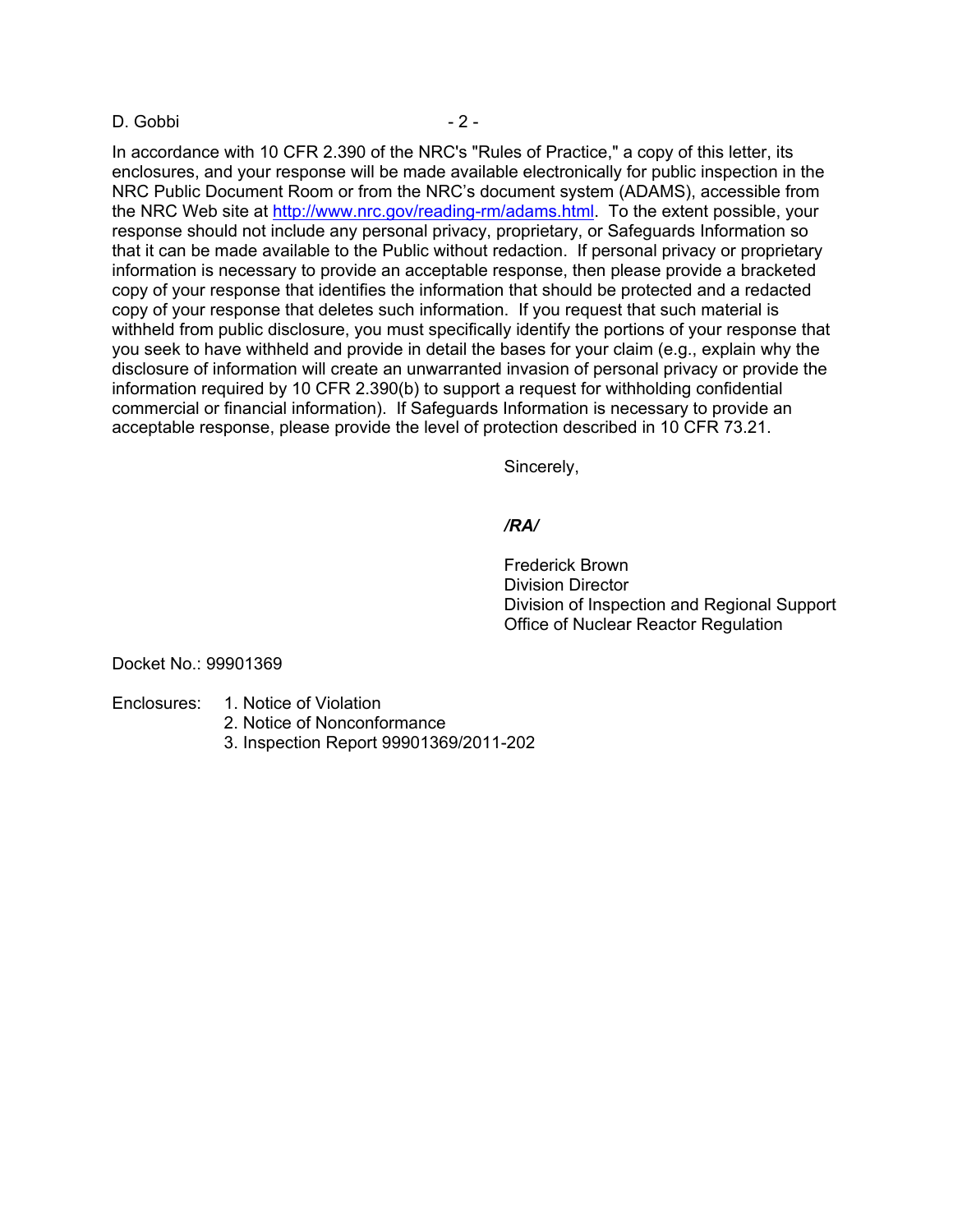#### D. Gobbi - 2 -

In accordance with 10 CFR 2.390 of the NRC's "Rules of Practice," a copy of this letter, its enclosures, and your response will be made available electronically for public inspection in the NRC Public Document Room or from the NRC's document system (ADAMS), accessible from the NRC Web site at http://www.nrc.gov/reading-rm/adams.html. To the extent possible, your response should not include any personal privacy, proprietary, or Safeguards Information so that it can be made available to the Public without redaction. If personal privacy or proprietary information is necessary to provide an acceptable response, then please provide a bracketed copy of your response that identifies the information that should be protected and a redacted copy of your response that deletes such information. If you request that such material is withheld from public disclosure, you must specifically identify the portions of your response that you seek to have withheld and provide in detail the bases for your claim (e.g., explain why the disclosure of information will create an unwarranted invasion of personal privacy or provide the information required by 10 CFR 2.390(b) to support a request for withholding confidential commercial or financial information). If Safeguards Information is necessary to provide an acceptable response, please provide the level of protection described in 10 CFR 73.21.

Sincerely,

# */RA/*

 Frederick Brown Division Director Division of Inspection and Regional Support Office of Nuclear Reactor Regulation

#### Docket No.: 99901369

- Enclosures: 1. Notice of Violation
	- 2. Notice of Nonconformance
	- 3. Inspection Report 99901369/2011-202

#### DISTRIBUTION:

RidsNroDcipCqvb KKavanagh MCompton

| <b>ADAMS Accession No.: ML11299A121</b> |                             |               | <i>*Concurred via email</i> |                                |            |  |  |
|-----------------------------------------|-----------------------------|---------------|-----------------------------|--------------------------------|------------|--|--|
|                                         | <b>OFFICE QVB/DIRS/NRR</b>  | IQVB/DIRS/NRR |                             | IQVB/DIRS/NRRBC: IQVB/DIRS/NRR | D:DIRS/NRR |  |  |
| <b>NAME</b>                             | AArmstrong                  | JOrtega       | PPrescott                   | <b>CNguyen</b>                 | FBrown     |  |  |
| DATE                                    | 10/26/2011                  | 10/27/2011    | 10/27/2011                  | 10/27/2011                     | 10/28/2011 |  |  |
|                                         | <b>OFFICE NRO/DCIP/CQVA</b> | NRO/DCIP/CQVB |                             |                                |            |  |  |
| <b>NAME</b>                             | MVaaler*                    | EHuang*       |                             |                                |            |  |  |
| <b>DATE</b>                             | 10/26/2011                  | 10/26/2011    |                             |                                |            |  |  |
| ACCIAIN DECADO CADV                     |                             |               |                             |                                |            |  |  |

**OFFICIAL RECORD COPY**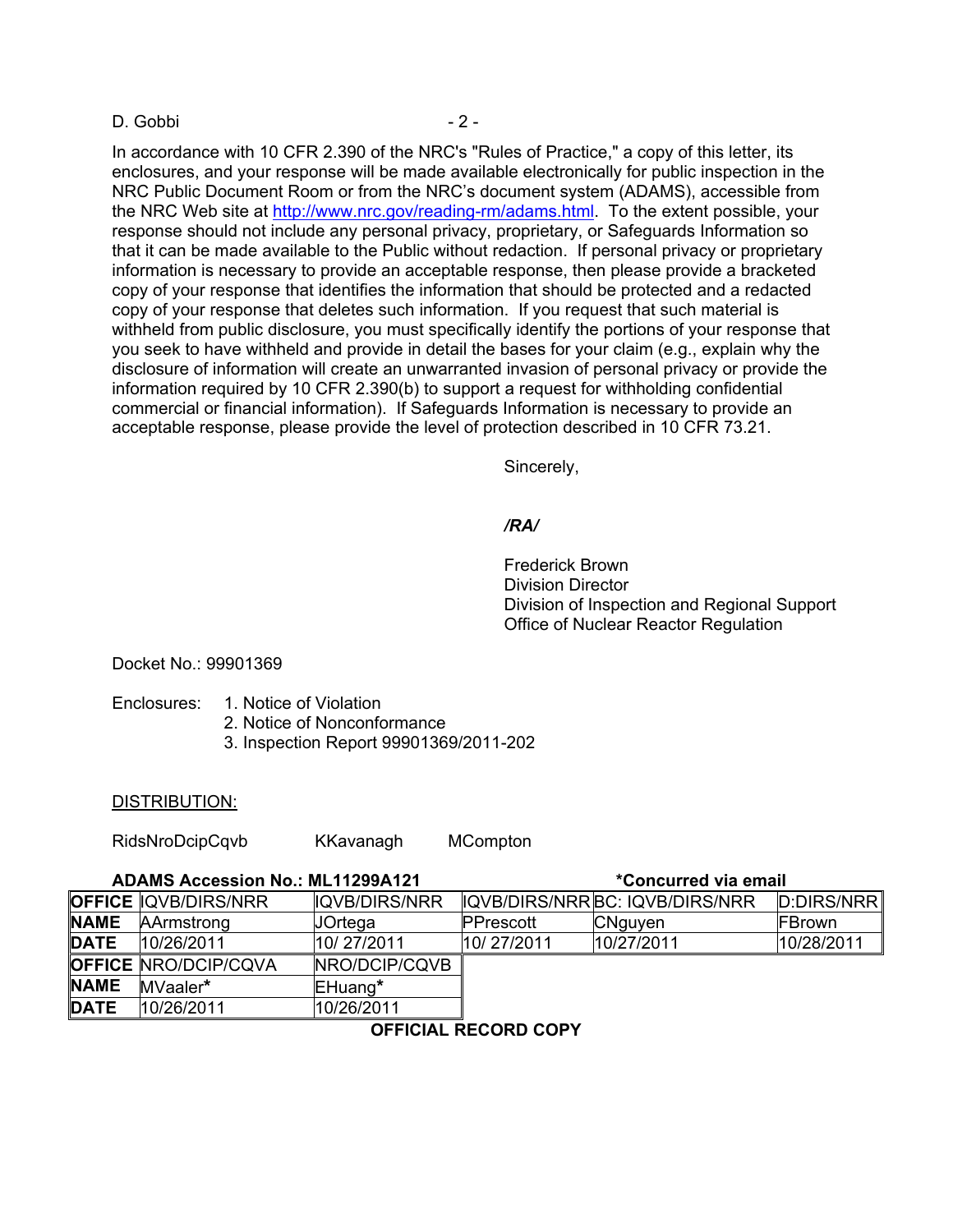# **NOTICE OF VIOLATION**

Flowserve Pump Division 2300 E. Vernon Ave. Vernon, CA

Docket Number 99901369 Inspection Report No. 99901369/2011-202

Based on the results of a Nuclear Regulatory Commission (NRC) inspection conducted September 12 to September 16, 2011, of activities performed at Flowserve Pump Division (Flowserve), one Violation of NRC requirements was identified. In accordance with the NRC Enforcement Policy, the Violation is listed below:

A. 10 CFR 21.21(a)(1), requires, in part, "that each individual, corporation, partnership, dedicating entity, or other entity subject to the regulations in this part shall adopt appropriate procedures to evaluate deviations and failures to comply to identify defects and failures to comply associated with substantial safety hazards as soon as practicable, and, except as provided in paragraph (a)(2), in all cases within 60 days of discovery."

10 CFR 21.3, defines discovery as, "the completion of the documentation first identifying the existence of a deviation or failure to comply potentially associated with a substantial safety hazard within the evaluation procedures discussed in 21.21(a)."

Flowserve procedure NPO-NNP-02, "Reporting of Defects Which May Result in Substantial Safety Hazards," Revision 00, dated April 22, 2008, Paragraph 4.5.2 states that, "Results of the evaluation activity shall be documented and any objective evidence referenced or created through the evaluation process shall be maintained as Quality Records and able to be retrieved."

Contrary to the above, as of September 16, 2011:

Flowserve failed to identify Nonconformance report (NCRA) 08206, dated February 17, 2009, as the date of discovery, and did not correctly implement procedure NPO-NNP-02 to evaluate and document the results of the evaluation within 60 days of discovery. The completed evaluation was documented May 27, 2009.

This issue has been identified as Violation 99901369/2011-202-01.

This is a Severity Level IV Violation (Section 6.9.d).

Pursuant to the provisions of 10 CFR 2.201, "Notice of Violation," you are required to submit a written statement or explanation to the U.S. Nuclear Regulatory Commission, ATTN: Document Control Desk, Washington, D.C. 20555-0001, with a copy to the Director, Division of Inspection and Regional Support, Office of Nuclear Reactor Regulation, within 30 days of the date of the letter transmitting this Notice of Violation. This reply should be clearly marked as a "Reply to a Notice of Violation" and should include: (1) the reason for the violation, or, if contested, the basis for disputing the violation; (2) the corrective steps that have been taken and the results achieved; (3) the corrective steps that will be taken to avoid further violations; and (4) the date when full compliance will be achieved. Your response may reference or include previous docketed correspondence, if the correspondence adequately addresses the required response. Where good cause is shown, consideration will be given to extending the response time.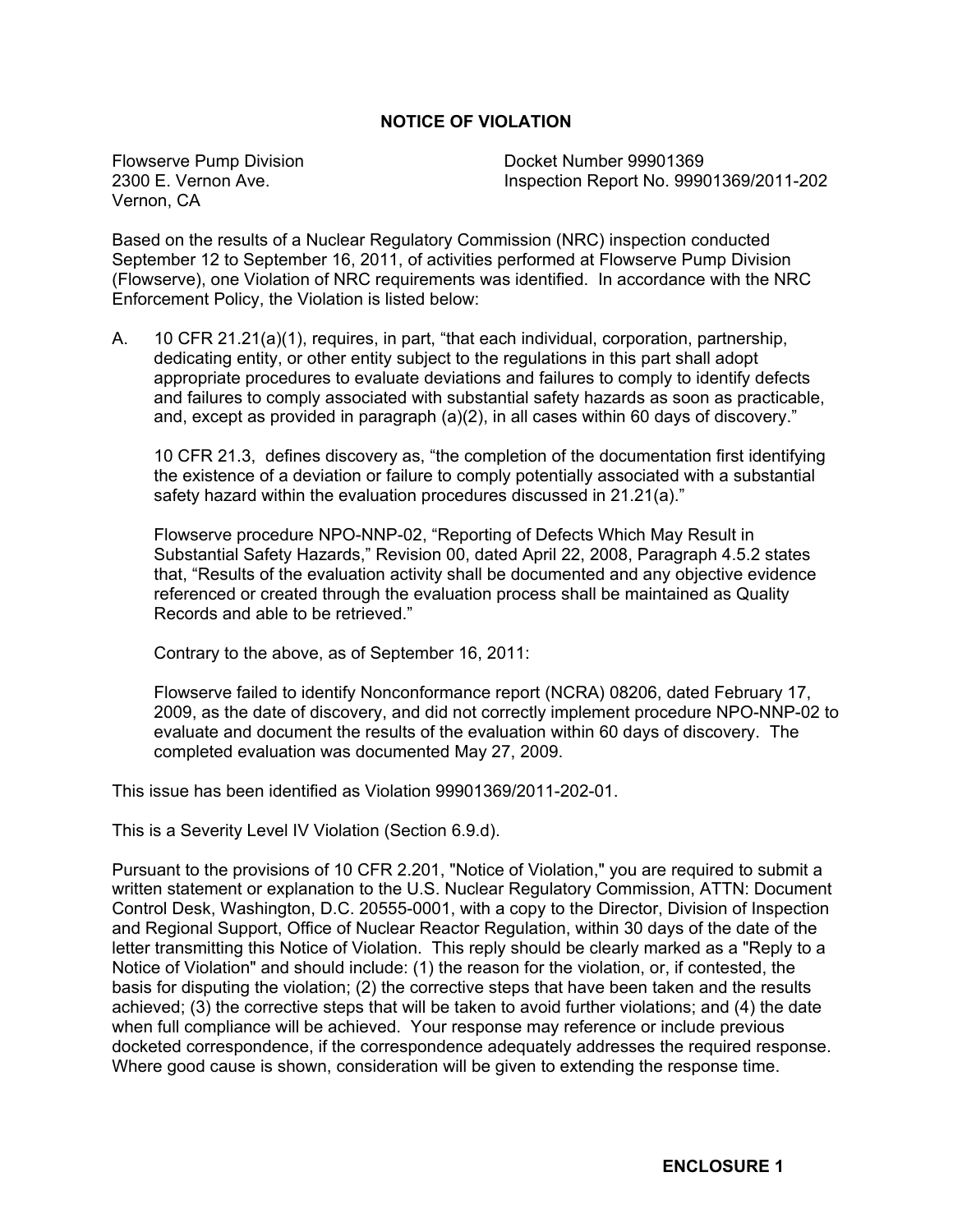If you contest this enforcement action, you should also provide a copy of your response, with the basis for your denial, to the Director, Office of Enforcement, United States Nuclear Regulatory Commission, Washington, DC 20555-0001.

Because your response will be made available electronically for public inspection in the NRC Public Document Room or from the NRC's Agency-wide Documents Access and Management System (ADAMS), to the extent possible, it should not include any personal privacy, proprietary, or Safeguards Information so that it can be made available to the public without redaction. ADAMS is accessible from the NRC Web site at http://www.nrc.gov/reading-rm/adams.html. If personal privacy or proprietary information is necessary to provide an acceptable response, then please provide a bracketed copy of your response that identifies the information that should be protected and a redacted copy of your response that deletes such information. If you request withholding of such material, you must specifically identify the portions of your response that you seek to have withheld and provide in detail the bases for your claim of withholding (e.g., explain why the disclosure of information will create an unwarranted invasion of personal privacy or provide the information required by 10 CFR 2.390(b) to support a request for withholding confidential commercial or financial information). If Safeguards Information is necessary to provide an acceptable response, please provide the level of protection, described in 10 CFR 73.21.

Dated this 28<sup>th</sup> of October 2011.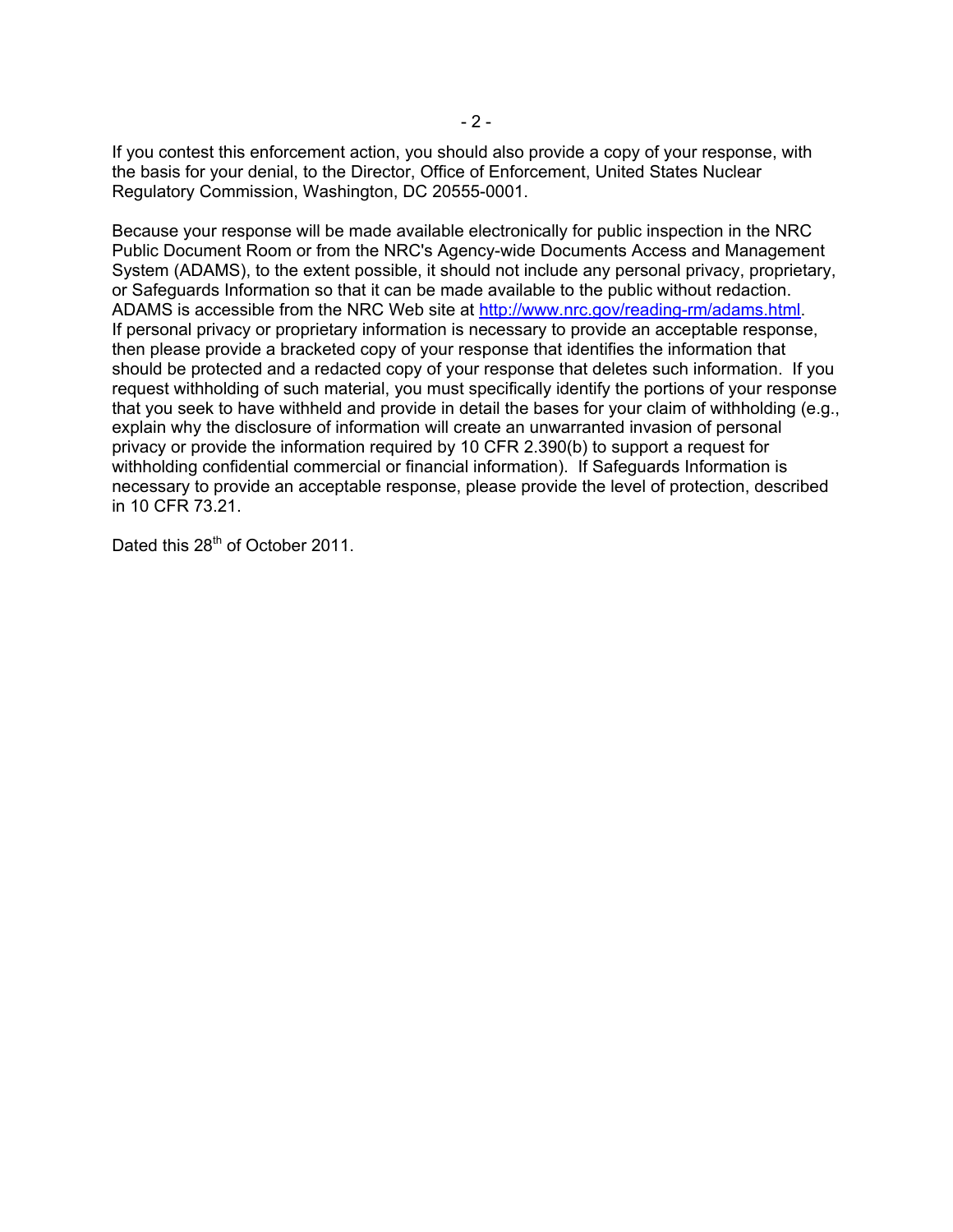# **NOTICE OF NONCONFORMANCE**

Flowserve 2300 E. Vernon Ave. Vernon, CA

Docket Number 99901369 Inspection Report No. 99901369/2011-202

Based on the results of a Nuclear Regulatory Commission (NRC) inspection conducted September 12 to September 16, 2011, of activities performed at Flowserve Nuclear Pump Division (Flowserve), certain activities were not conducted in accordance with NRC requirements, which were contractually imposed upon Flowserve by NRC licensees.

A. Criterion XV, "Nonconforming Materials, Parts, or Components," of Appendix B to 10 CFR Part 50, states in that, "Measures shall be established to control materials, parts, or components which do not conform to requirements in order to prevent their inadvertent use or installation. These measures shall include, as appropriate, procedures for identification, documentation, segregation, disposition, and notification to affected organizations. Nonconforming items shall be reviewed and accepted, rejected, repaired or reworked in accordance with documented procedures."

Flowserve's Nuclear Product Operations (NPO), SN-19, "Non-conformance Control," Revision 00, dated April 29, 2009, states in part, "Measures are to be established to control material, part, and components, which do not conform to requirements and to prevent their inadvertent use or installation. These measures shall include provisions for identification, documentation, segregation, disposition, re-installation, and corrective action."

Flowserve's procedure QA-1717, "Quality Department Control of Nonconforming Items," Revision B, dated October 26, 2010, defines, "Use as is" nonconforming condition(s) that does not affect safety, performance, interchangeability, reliability, regulatory, or special customer requirements and is used as is unless contractually prohibited. Items with disposition of use as is may require Customer concurrence and will be handled on a caseby-case basis. The procedure also defines, "Rework" item(s) made to conform to requirements using method and/or operations that were originally planned and/or specified." Flowserve's procedure further defines, "Repair" item(s) that are made functionally acceptable using methods and operations that were not included in the original plans or specifications," and, "Scrap" item(s) unfit for use in accordance with specified design conditions and cannot feasibly be reworked or repaired."

Contrary to the above, as of September 16, 2011:

Flowserve failed to disposition nonconforming material in accordance with procedure QA-1717. Specifically, Flowserve had canceled Nonconformance reports (NCRAs) without a disposition. Flowserve procedure QA-1717 provides dispositions of uses as is, rework, repair and scrap, but provides no provisions for cancelation of NCRAs.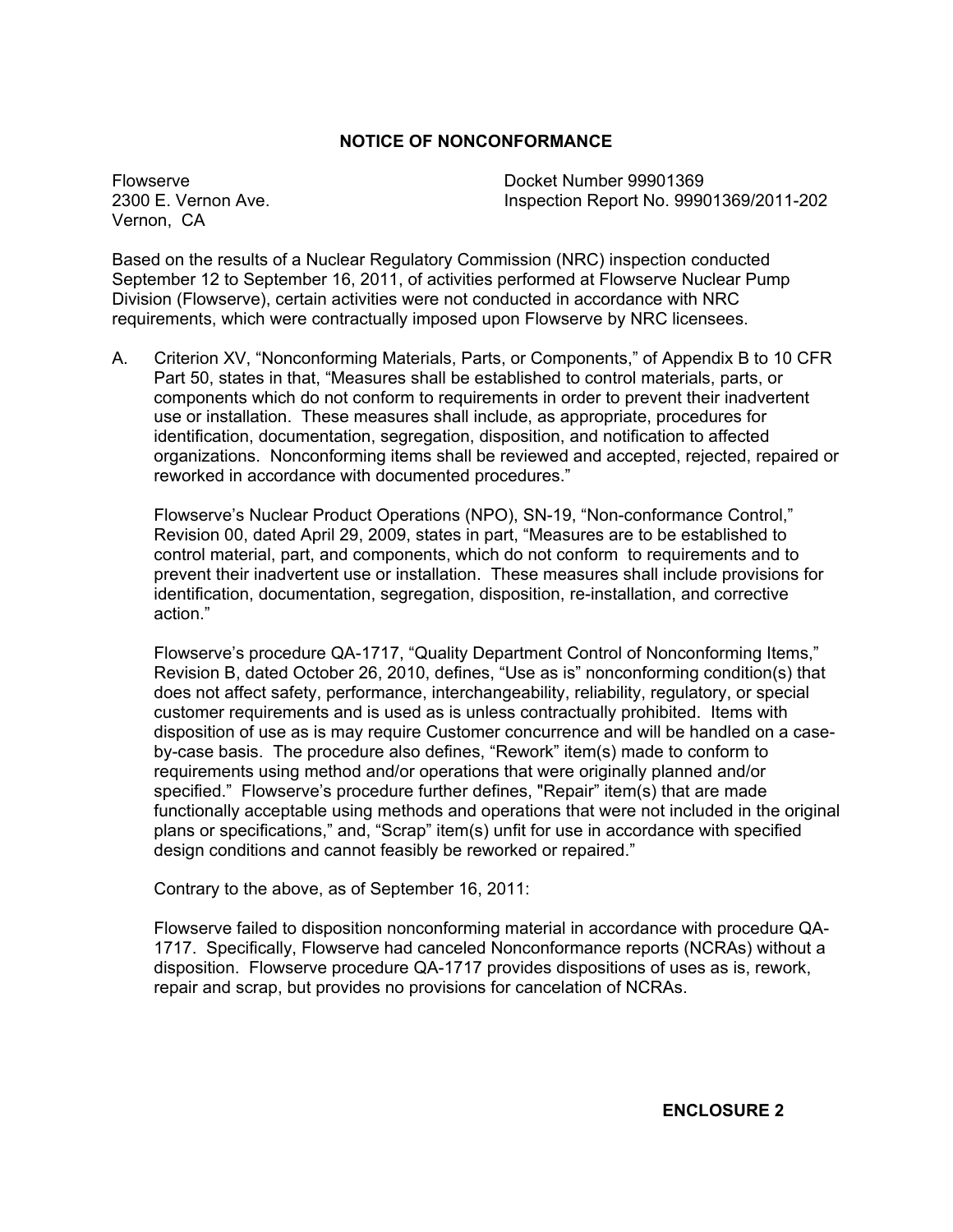This issue has been identified as Nonconformance 99901369/2011-202-02.

Please provide a written statement or explanation to the U.S. Nuclear Regulatory Commission, ATTN: Document Control Desk, Washington, DC 20555-0001 with a copy to the Director, Division of Inspection and Regional Support, within 30 days of the date of the letter transmitting this Notice of Nonconformance. This reply should be clearly marked as a "Reply to a Notice of Nonconformance" and should include for each noncompliance: (1) the reason for the noncompliance, or if contested, the basis for disputing the noncompliance; (2) the corrective steps that have been taken and the results achieved; (3) the corrective steps that will be taken to avoid non-compliances; and (4) the date when your corrective action will be completed. Where good cause is shown, consideration will be given to extending the response time.

Because your response will be made available electronically for public inspection in the NRC Public Document Room or from the NRC's document system (ADAMS), accessible from the NRC Web site at http://www.nrc.gov/reading-rm/adams.html, to the extent possible, it should not include any personal privacy, proprietary, or Safeguards Information so that it can be made available to the public without redaction. If personal privacy or proprietary information is necessary to provide an acceptable response, then please provide a bracketed copy of your response that identifies the information that should be protected and a redacted copy of your response that deletes such information. If you request withholding of such material, you must specifically identify the portions of your response that you seek to have withheld and provide in detail the bases for your claim of withholding (e.g., explain why the disclosure of information will create an unwarranted invasion of personal privacy or provide the information required by 10 CFR 2.390(b) to support a request for withholding confidential commercial or financial information). If Safeguards Information is necessary to provide an acceptable response, please provide the level of protection described in 10 CFR 73.21.

Dated this 28<sup>th</sup> day of October 2011.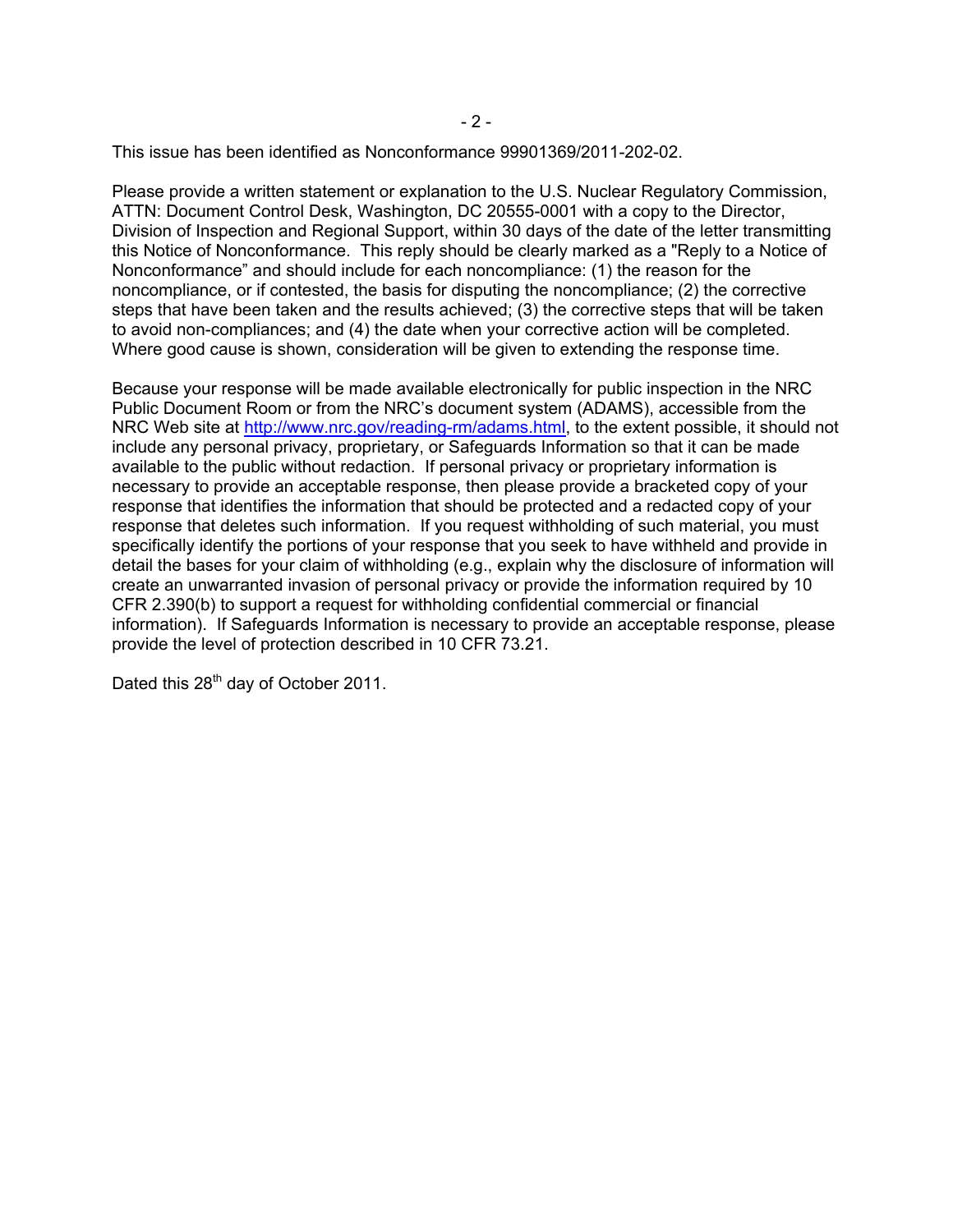# U.S. NUCLEAR REGULATORY COMMISSION OFFICE OF NUCLEAR REACTOR REGULATION DIVISION OF ENGINEERING VENDOR INSPECTION REPORT

| Docket No.:              | 99901369                                                                                                                                                                                                                                                                                                                                                             |
|--------------------------|----------------------------------------------------------------------------------------------------------------------------------------------------------------------------------------------------------------------------------------------------------------------------------------------------------------------------------------------------------------------|
| Report No.:              | 99901369/2011-202                                                                                                                                                                                                                                                                                                                                                    |
| Vendor:                  | <b>Flowserve Pump Division</b><br>2300 E. Vernon Ave.<br>Vernon, California CA                                                                                                                                                                                                                                                                                       |
| Vendor Contact:          | David Gobbi,<br><b>Quality Assurance Manager</b><br>Phone: (980) 722-6770<br>dgobbi@flowserve.com                                                                                                                                                                                                                                                                    |
| Nuclear Industry:        | Flowserve's scope of supply for the commercial US nuclear<br>industry includes manufacturing, repair, and replacement of<br>safety-related pumps. This includes spare/replacement parts,<br>components, associated engineering, and field services.<br>Flowserve performs the design and manufacture of pumps and<br>commercial-grade dedication of pump components. |
| <b>Inspection Dates:</b> | September 12 - September 16, 2011                                                                                                                                                                                                                                                                                                                                    |
| Inspection Team Leader:  | Aaron Armstrong, NRR/DIRS/IQVB                                                                                                                                                                                                                                                                                                                                       |
| Inspectors:              | Jonathan Ortega, NRR/DIRS/IQVB<br>Paul Prescott, NRR/DIRS/IQVB<br>Marlayna Vaaler, NRO/DCIP/CQVA (Training)<br>Eugene Huang, NRO/DCIP/CQVB (Training)                                                                                                                                                                                                                |
| Approved by:             | Caroline Nguyen, Acting Chief<br>Inspection & Quality Vendor Branch<br>Division of Inspection and Regional Support<br>Office of Nuclear Reactor Regulation                                                                                                                                                                                                           |

**ENCLOSURE 3**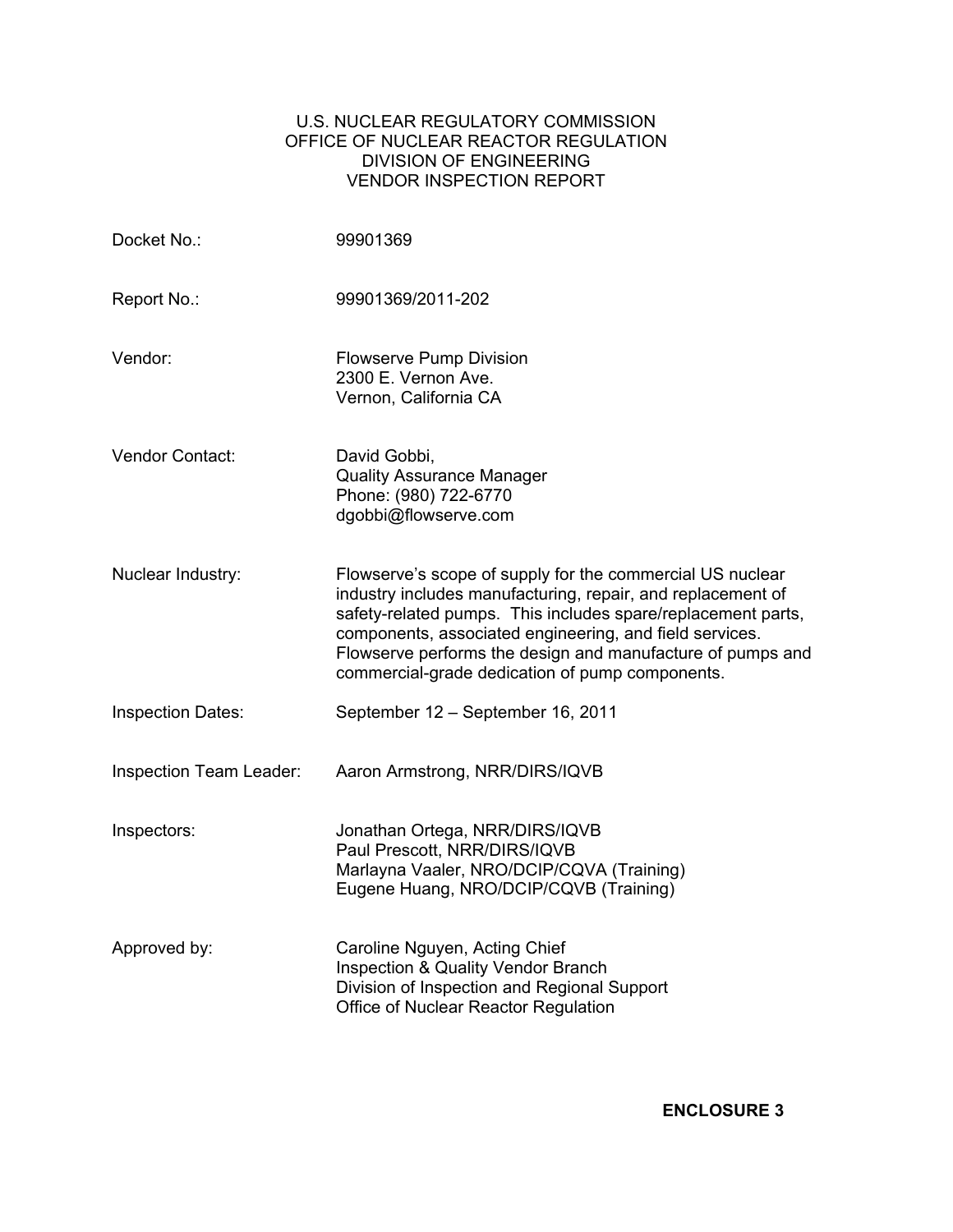# **EXECUTIVE SUMMARY**

Flowserve Pump Division 99901369/2011-202

The purpose of this inspection was to review selected portions of Flowserve's quality assurance (QA) program requirements of Appendix B, "Quality Assurance Criteria for Nuclear Power Plants and Fuel Reprocessing Plants," to Part 50 of Title 10 of the *Code of Federal Regulations.* The inspectors also verified that Flowserve implemented a program under 10 CFR Part 21, "Reporting of Defects and Noncompliance," (Part 21) that meets the regulatory requirements. The inspectors focused on Flowserve's activities in the area of dedication of pumps and pump parts supplied to NRC-licensed facilities. The inspection was conducted at Flowserve's manufacturing facility in Vernon, California.

The NRC inspection bases were:

- Appendix B to 10 CFR Part 50
- 10 CFR Part 21

There were no open items from the previous inspection report 99901369/2007-201 for the NRC inspections of Flowserve's facility in Verona, California. The results of this inspection are summarized below.

#### 10 CFR Part 21 Program

The inspectors identified one violation of Part 21. Violation 99901369/2011-202-01 was cited for failure to prescribe an adequate process to perform a Part 21 evaluation. Specifically, the 60-day evaluation period did not commence from the time a deviation was initially identified (discovery) in Flowserve's process. With the exception of the violation noted above, the inspectors concluded that Flowserve's Part 21 program was consistent with regulatory requirements.

#### Nonconformance

The inspectors identified one Nonconformance to 10 CFR Part 50, Appendix B. Nonconformance 99901369/2011-202-02 was cited for failure to disposition nonconforming material in accordance with Flowserve's process. With the exception of the nonconformance noted above, the inspectors concluded that Flowserve's corrective action and nonconformance processes and implementing procedures met the requirements of Criterion XV of Appendix B to 10 CFR Part 50.

#### Commercial-Grade Dedication

Based on the review of Flowserve's commercial-grade dedication process, implementing procedures, and a sample of completed job orders, the inspectors determined that Flowserve's process met regulatory requirements of Criteria III and VII of Appendix B to 10 CFR Part 50. No findings of significance were identified.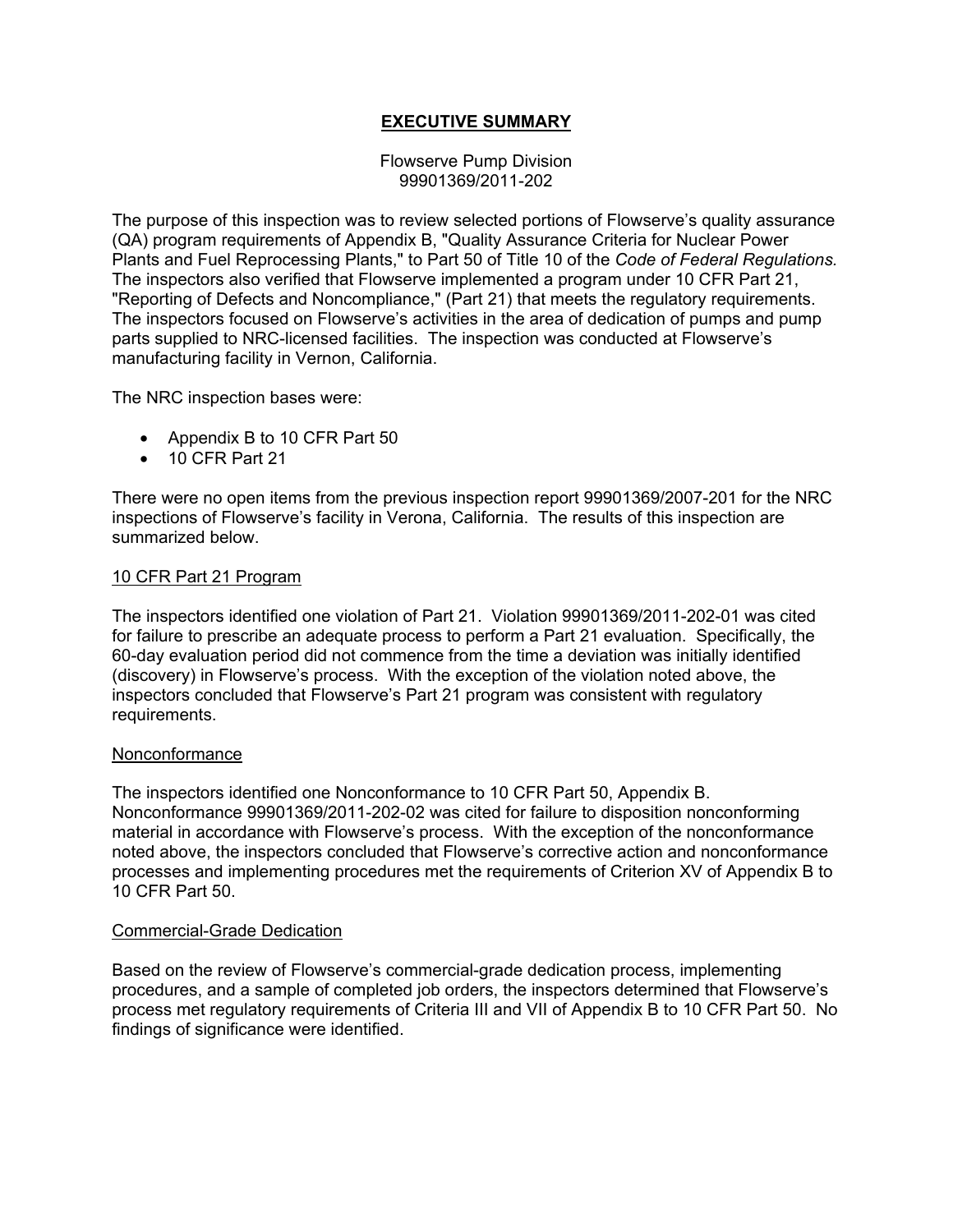# **Audits**

Based on the review of Flowserve's internal and external audit and survey process, associated implementing procedures, and a sample of CARs, the inspectors concluded that Flowserve's audit program requirements and implementation were consistent with regulatory requirements of Criteria VII and XVIII of Appendix B to 10 CFR Part 50**.** No findings of significance were identified.

#### Indoctrinations and Training

Based on the review of Flowserve's indoctrination, training, and documentation requirements the inspectors concluded that indoctrinations and training program was consistent with regulatory requirements of Criteria II of Appendix B to 10 CFR Part 50. No findings of significance were identified.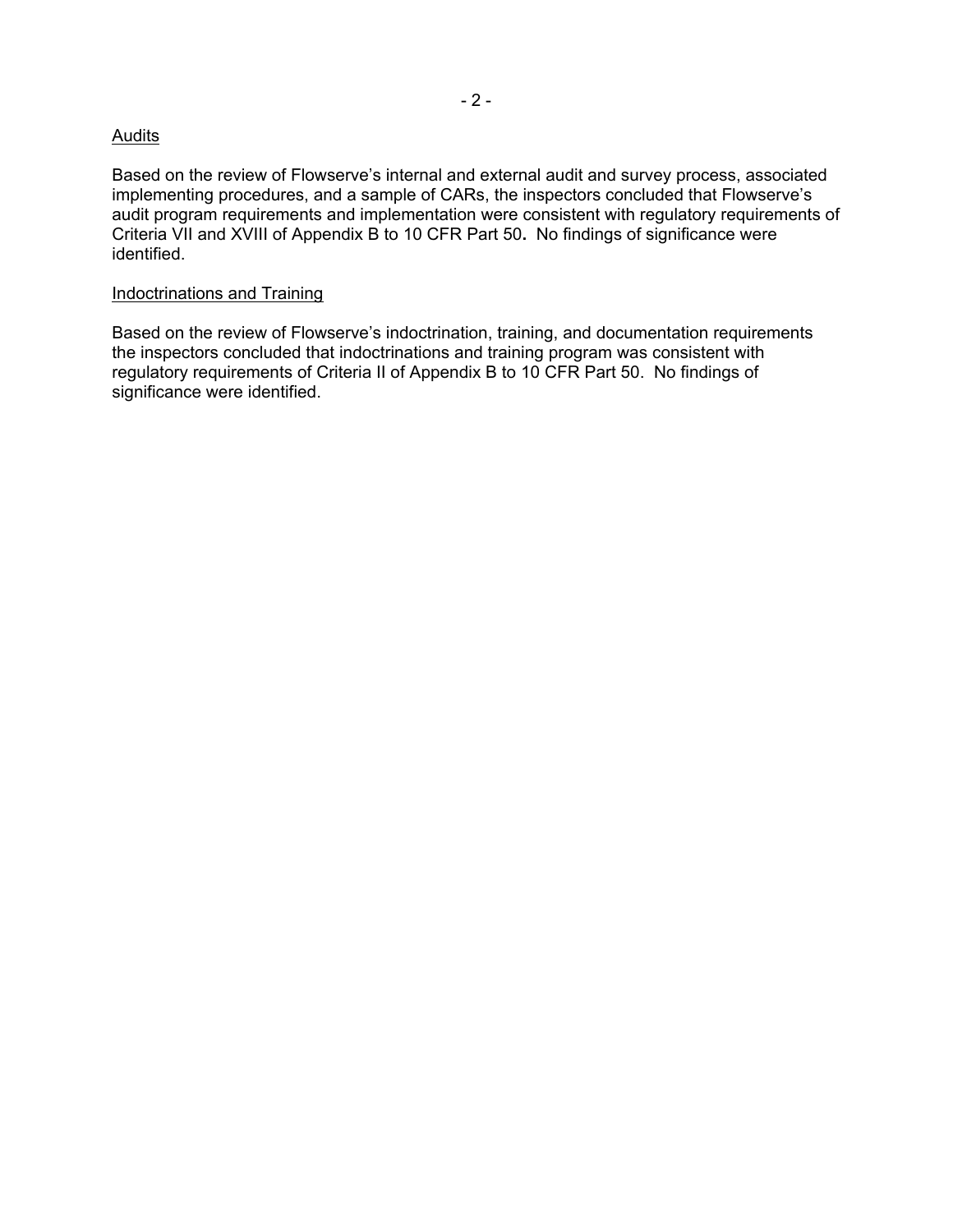# **REPORT DETAILS**

#### 1. 10 CFR Part 21 Program

#### a. Inspection Scope

The inspectors reviewed Flowserve's Quality Assurance (QA) Program, and implementing procedures developed to implement the requirements of Part 21. Specifically, the inspectors focused on Flowserve's implementing procedure, NPO-NNP-02, "Reporting of Defects Which May Result in Substantial Safety Hazards (10CFR21)," Revision 00, dated April 22, 2008.

In addition, the inspectors evaluated Flowserve's Part 21 evaluations from the past two years to verify compliance with Part 21 requirements. The following evaluations were reviewed:

- Nonconformance reports (NCRA) 08206,"Failed Flow Test, Tested by Wyle Laboratories, dated February 17, 2009.
- NCRA 08209, "Per RWNA06096 Part was Cut to 4 Section to Determine the Cause of Flow Test Failure, dated February 19, 2009.
- Part 21 Evaluation Report, "10 CFR 21 Evaluation of Orifice," dated May 27, 2009.
- Corrective Action Report (CAR)-34252, "Report on Formal Investigation of Deviation Concerning Bolting Material as Reported Through Flowserve Internal CAR #34252," dated February 23, 2010.

Finally, the inspectors reviewed NPO-CNP-02, "Implementation of the Nuclear Products Operations Corrective Action Program," Revision 00, dated February 4, 2010, Flowserve's procedure, QA-1717, "Quality Department Control of Nonconforming Items," Revision B, dated May 26, 2010, and Flowserve's procedure, QA-1785, "Quality Department Corrective Action Request Procedure," Revision A, dated October 10, 2007.

#### b. Observations and Findings

#### b.1 Implementation

The inspectors reviewed Flowserve's policy and procedure governing the Part 21 program to assure an adequate description of the process and implementation of the requirements of Part 21. Procedure NPO-NNP-02, defines the methods to identify, report, and disposition defects or noncompliances which may result in a substantial safety hazard. NPO-NPP-02, paragraph 4.5.2 states in part, "Results of the evaluation activity shall be documented and any objective evidence referenced or created through the evaluation process shall be maintained as Quality Records and able to be retrieved."

Procedure NPO-NNP-02 assigns a group of Flowserve personnel to the Material Review Board (MRB) for review and disposition of deviations in basic components. Members of the MRB are selected based upon their individual expertise in product knowledge and related programmatic requirements. The MRB shall always include a member of the Quality Organization and dispositions deviations for repair, rework, use-as-is or scrap as applicable.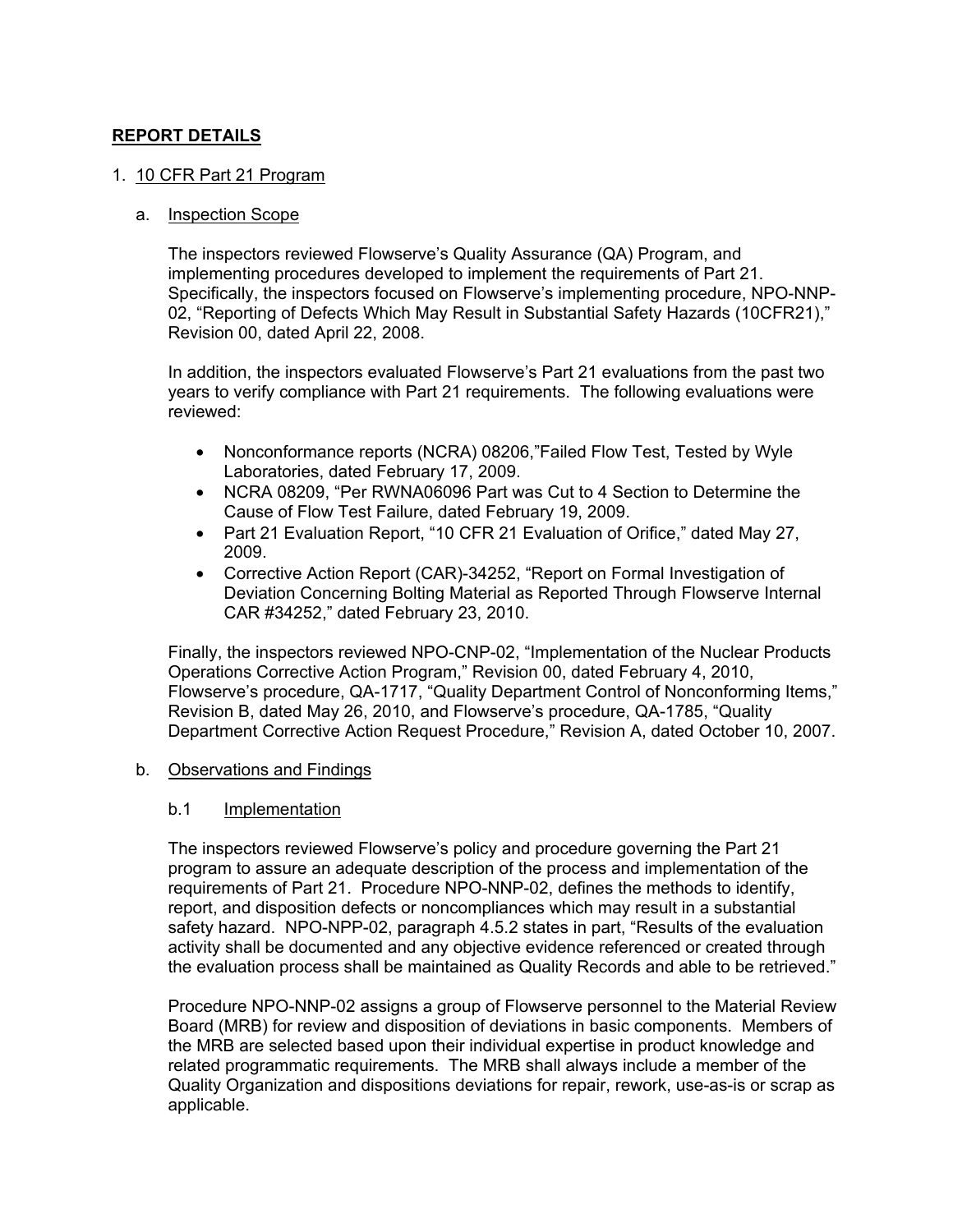The MRB provides technical justifications for the acceptance of product with deviations, or use-as-is and conducts the evaluations of deviations for their impact on the safety function of the basic component. The inspectors identified that Flowserve created NCRA 08206, dated February 17, 2009, held an MRB sometime after, but did not document the Part 21 evaluation as required per Flowserve's procedure. The Part 21 evaluation was later documented within a Flowserve customer closeout letter dated May 27, 2009. This issue was identified as Violation 99901369/2011-202-01.

# b.2 Posting

The inspectors reviewed Flowserve's posting of Part 21 to determine whether Flowserve had complied with the posting requirements. The inspectors found that Flowserve had posted notices that included a copy of Section 206 of the Energy Reorganization Act of 1974, a current copy of Part 21, and the applicable NPO-NNP-02 procedure. No findings of significance were identified related to Part 21 posting.

# c. Conclusions

The inspectors identified Violation 99901369/2011-202-01 for failure to identify NCRA 08206 as the date of discovery and did not correctly implement procedure NPO-NNP-02 to evaluate and document the results of the evaluation within 60 days of discovery. With the exception of the violation, the inspectors concluded that Flowserve's Part 21 program was consistent with regulatory requirements.

#### 2. Nonconformance

#### a. Inspection Scope

The inspectors reviewed Flowserve's procedure SN-20, "Corrective Action," Revision 00, dated April 29, 2009, and Flowserve's corrective action procedure QA-1785, governing the implementation of Flowserve's corrective action program to ensure the procedures provided adequate guidance consistent with the requirements of Appendix B to 10 CFR Part 50. The inspectors also reviewed a sample of CARs to assess Flowserve's implementation of the corrective action program.

The inspectors reviewed Flowserve's Nuclear Products Operations SN-19, "Nonconformance Control," Revision 00, dated April 29, 2009, and Flowserve's nonconformance procedure QA-1717, governing the implementation of Flowserve's nonconformance program to ensure the procedures provided adequate guidance consistent with the requirements. The inspectors assessed Flowserve's implementation through a review of a sample of NCRAs from Flowserve's Baan database.

The following NRCAs and CARs were reviewed:

- NCRA 11557, "Documentation Wrong Information Improper," dated December 29, 2010.
- NCRA 11757, "Documentation Certs do not meet PO/Procedure," dated February 3, 2011.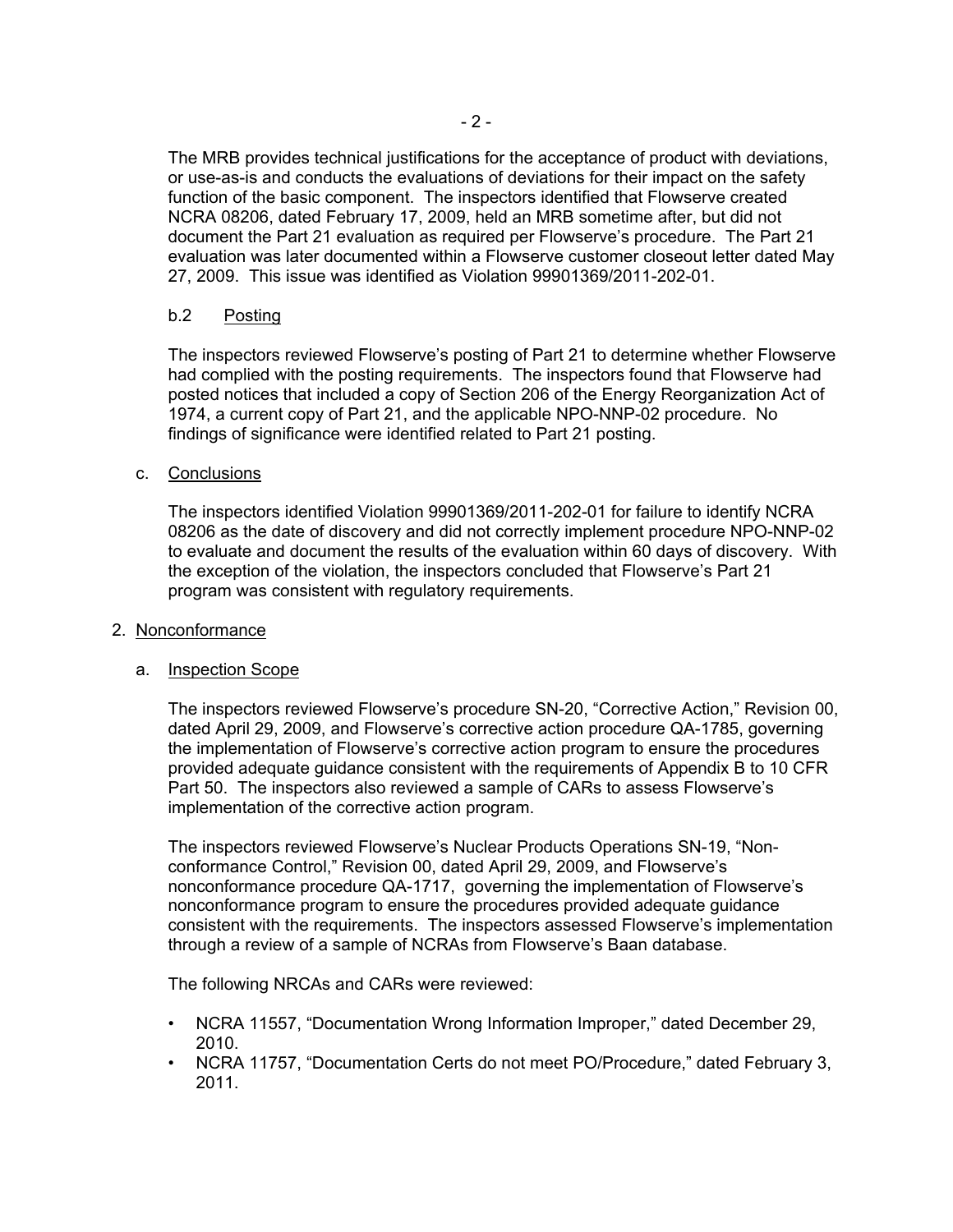- NCRA 09425, "Documentation Certs do not meet PO/Procedure," dated March 5, 2010.
- NCRA 11757, "Documentation Certs do not meet PO/Procedure," dated January 23, 2011.
- NCRA 11729, "Test Failure Dynamic Vibration Over Maximum A," dated January 27, 2011.
- NCRA 11642, "Machining Dimensional Threads/Gears/Keyway," dated January 18, 2011.
- NCRA 11757, "Machining Dimensional Nicks/Tool Crash/Face," dated January 18, 2011.
- NCRA 11642, "Machining Operational Position Incorrect," dated January 18, 2011.
- CAR-53994, "Purchase Orders- Rev Material Specs and Applicable Code Year," dated November 13, 2010.
- CAR-82712, "Trouble Report," dated June 3, 2011.
- CAR-81573, "NEK KRSKO (incorrect parts)," dated March 26, 2011.
- CAR-76313, "Corrective Action Completion," dated April 20, 2011.

#### b. Observations and Findings

The inspectors reviewed Flowserve's procedure SN-19, which establishes the process for controlling materials, parts and components that do not conform to requirements and prevent their inadvertent use or installation. The inspectors noted that procedure SN-19 also had provisions for identification, documentation, segregation, disposition, and reinspection of nonconforming materials.

The inspectors reviewed Flowserve's procedure QA-1717, which establishes the minimum requirements at Flowserve (Vernon) for the operational methods and actions taken when products, information, or materials are found in a nonconforming condition. Procedure QA-1717 defines, "Use as is," as a nonconforming condition that does not affect safety, performance, interchangeability, reliability, regulatory, or special customer requirements and will be used as is unless contractually prohibited. Item(s) with disposition of use as is may require customer concurrence handled on a case-by-case basis. "Rework," is defined as item(s) made to conform to requirements using method or operations that were originally planned or specified. "Repair," is defined as item(s) that are made functionally acceptable using methods and/or operations that were not included in the original plans or specifications, and "Scrap," as item(s) unfit for use in accordance with specified design conditions and cannot feasibly be reworked or repaired.

The inspectors reviewed Flowserve's Baan database, which is used for tracking and disposition of NCRAs. The inspectors noted that eight NCRAs in the Baan database were "Cancelled." Flowserve management informed the inspectors that some canceled NCRAs were transferred and tracked on other NCRAs. However, the inspectors identified four NCRAs that were not transferred to other NCRAs for disposition. Specifically, the inspectors noted that NCRA 11757 provided, "Cancelled per Flowserve Vernon Management" as the justification for NCRA's cancelation. The inspectors questioned Flowserve's justification for NCRA 11757 disposition. Flowserve management informed the inspectors that the correct certificate of conformance was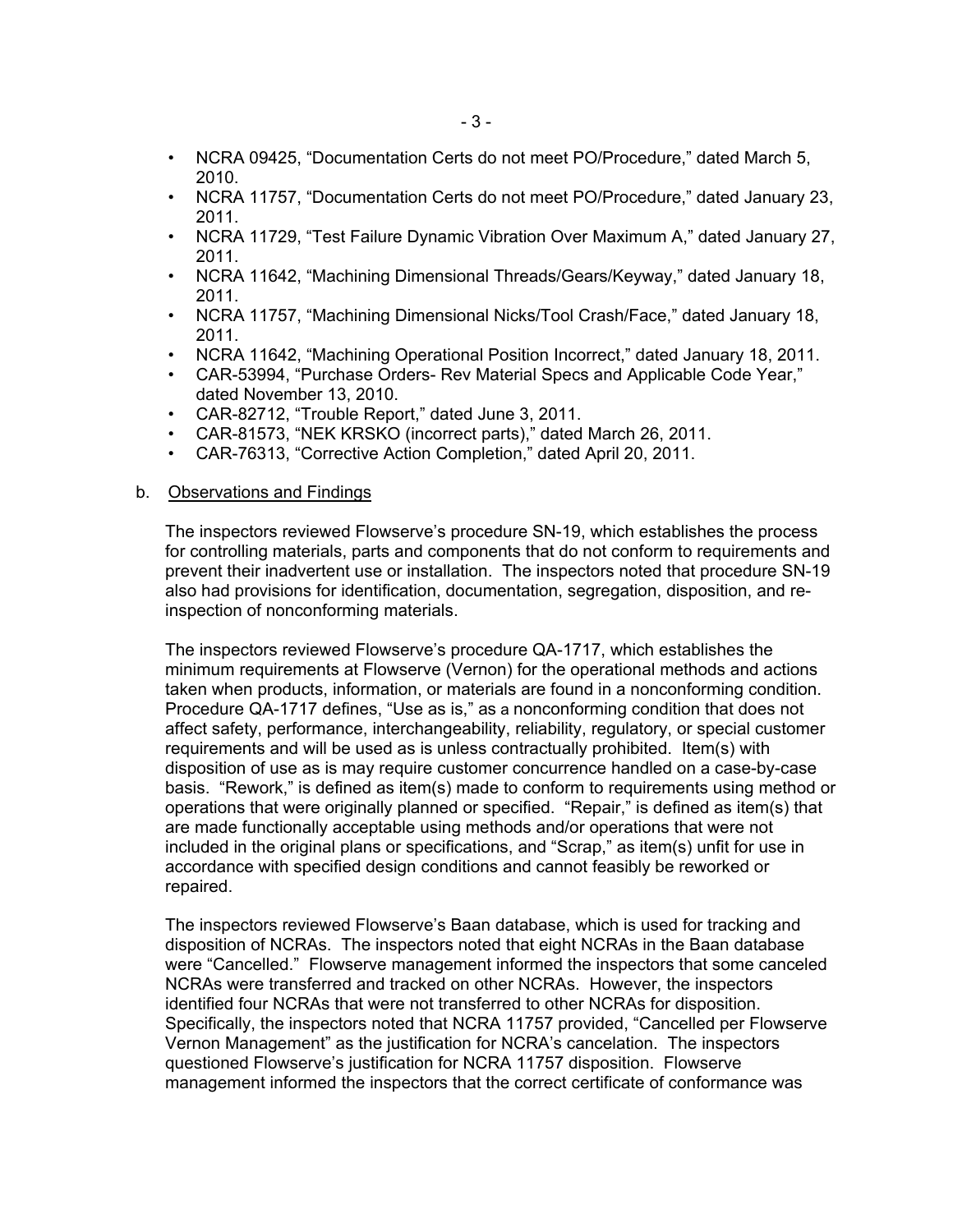received from the supplier. Flowserve stated that all NCRAs undergo a final review before the final product shipment and that this includes canceled NCRAs. The inspectors identified that Flowserve procedure QA-1717 provides disposition of "uses as is," "rework," "repair," and "scrap;" but, provides no provisions for cancelation. This issue was identified as Nonconformance 99901369/2011-202-02.

The inspectors reviewed Flowserve's procedure SN-20, which establishes the measures to assure that conditions adverse to quality are promptly identified and reported to the appropriate levels of management. These measures focus on determining the cause of condition and plan of action to preclude recurrence. Procedure SN-20 also defines the relationship and responsibilities for implementing the corrective action program requirements for supplier corrective actions. The inspectors determined the corrective action adequately implemented. No findings of significance were identified.

The inspectors reviewed Flowserve procedure QA-1785 which defines the methods for administering the corrective action program utilized by Flowserve's CAR process. Procedure QA-1785 defined the process for the generation, response, and closure of CARs. The inspectors noted from review of the CAR process that Flowserve had identified corrective action timeliness issues and addressed these issues on CAR-76313. The inspectors also determined the proposed corrective action was acceptable. No findings of significance were identified.

#### c. Conclusion

The inspectors identified one Nonconformance to Criterion XV, "Nonconforming Materials, Parts, or Components," to 10 CFR Part 50, Appendix B. Nonconformance 99901369/2011-202-02 was cited for failure to disposition nonconforming material in accordance with Flowserve's procedure QA-1717. With the exception of the Nonconformance, the inspectors concluded that Flowserve's corrective action and nonconformance processes and implementation were consistent with regulatory requirements.

#### 3. Commercial-Grade Dedication Process

#### a. Inspection Scope

The inspectors reviewed Flowserve Pump Division Nuclear Products Operations SN-01, "Nuclear Quality Assurance Manual," Revision 0, dated April 29, 2009, and implementing procedures that govern the processes for commercial-grade dedication activities. Specifically, the inspectors reviewed the procurement and commercial-grade dedication (CGD) activities associated with purchase orders (POs) from Public Service Electric and Gas, Exelon, the Tennessee Valley Authority's, and the San Onofre Nuclear Generating Station, all of which were related to pump assemblies.

#### b. Observations and Findings

The inspectors reviewed Flowserve's procurement and manufacturing process and determined that the safety-related pump assemblies typically consist of safety-related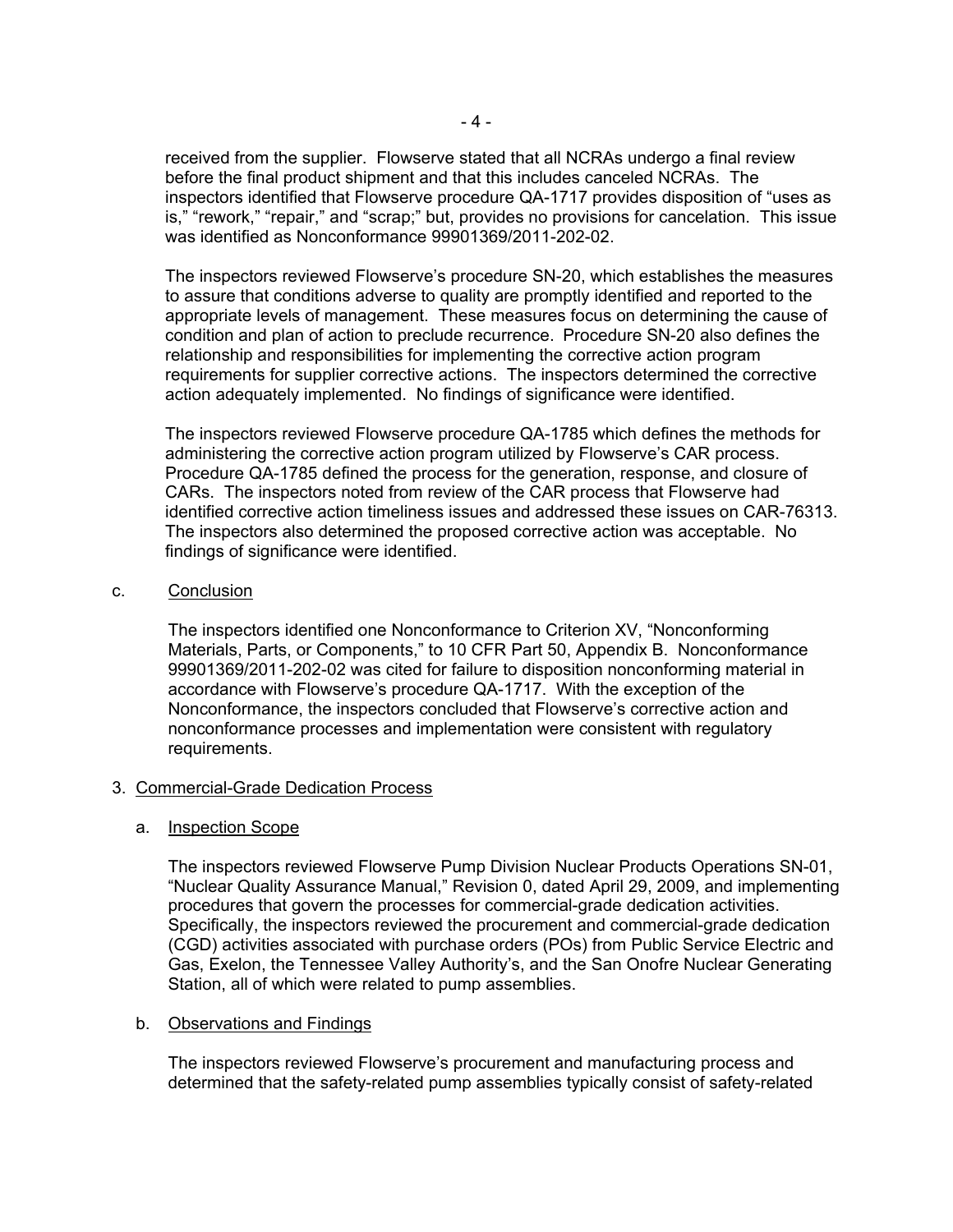and a limited number of commercially dedicated parts and components. The inspectors confirmed that the parts, components, and services purchased as safety-related, which were reviewed as part of this inspection, were purchased from approved suppliers that are periodically audited by Flowserve to verify compliance with Appendix B to 10 CFR Part 50. The inspectors determined that the remainder of the safety-related parts and components are purchased as commercial-grade items and dedicated for use in safetyrelated applications by Flowserve or a third-party dedicator.

The inspectors reviewed Flowserve procedure NPO-E-105, "Utilizing Commercial Items as Safety Related Components," Revision B, dated May 18, 2010, which outlines the requirements and responsibilities for dedicating commercial-grade items procured for use in safety-related applications. Procedure NPO-E-105 specifies the process to ensure that technical evaluations are conducted and documented to identify the technical and quality requirements necessary to have reasonable assurance that the item will meet the intended design conditions.

The inspectors observed that the Flowserve CGD process involved creating an engineering evaluation (EE) document for each type of commercial item or component that Flowserve procured with the intent of dedicating into a safety-related application. The EE contained the scope, design function, failure modes and effects, critical characteristics for design, and acceptance methods related to each commercial item or component. Whenever a product is furnished to Flowserve by suppliers who do not possess a quality program compliant with the requirements of Appendix B to 10 CFR Part 50, the item or component is subject to a full receiving inspection and parts dedication in accordance with the associated EE document and the approved procedures.

The inspectors noted that Flowserve's manufacturing process is primarily controlled through the Agile and Baan database computer systems. The Agile database contains all the design specifications, technical and quality requirements, engineering drawings, inspection procedures, and other related information for each product fabricated by Flowserve. The Agile system is controlled and maintained by the engineering organization, with input and oversight from the QA organization as appropriate. This information is replicated into the Baan database, which creates the detailed work instructions necessary to complete each manufacturing step and ensures that the appropriate documents, procedures, inspection requirements, etc. are associated with each activity and verified by the correct organization to ensure it contains all the correct and organized information. The output of the Baan database is also subject to oversight and approval by the QA, engineering, and manufacturing organizations. The inspectors determined that use of the Agile and Baan systems provides adequate control and oversight of the manufacturing process implemented at Flowserve, and specifically ensures that the critical characteristics of items important to safety are verified at the appropriate stage of the process.

The inspectors verified the CGD activities associated with a sample of POs reviewed. The inspectors noted that Flowserve performed verification activities for GCD in accordance with the engineering requirements and acceptance criteria established in the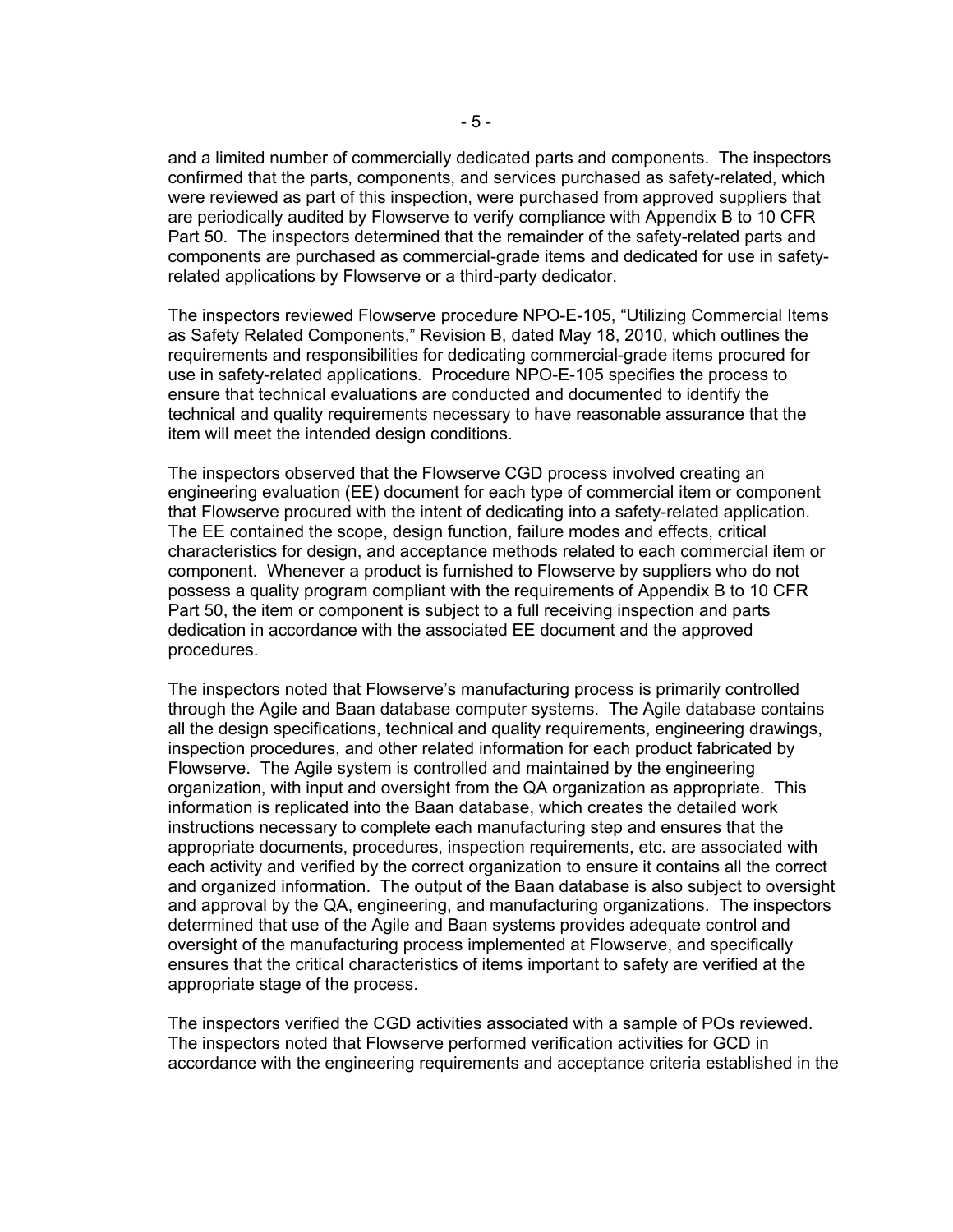EE documents, including recording actual values of critical dimensions on inspection reports when conducting inspection and test activities related to CGD.

The inspectors questioned Flowserve on their process used to replace lost work traveler documentation. Flowserve stated there is not a formal procedure for the regeneration of lost traveler documents. However, a copy of the current traveler documents are retrievable from the Agile database. Flowserve QA adds comments providing information if an inspection has been completed. The inspectors noted that Flowserve's process relies on the files and records being stored electronically in the Agile database during the ongoing work.

#### c. Conclusion

The inspectors concluded that Flowserve's material and services procurement, acceptance, and CGD programs conform to the regulatory requirements of Criterion III, "Design Control," and Criterion VII, "Control of Purchased Material, Equipment, and Services," of Appendix B to 10 CFR Part 50. Based on the sample of activities reviewed, the inspectors concluded that Flowserve's implementation of these policies and procedures provided appropriate oversight of suppliers and control of purchased material, equipment, and services. No findings of significance were identified.

#### 4. Audits

#### a. Inspection Scope

The inspectors reviewed Nuclear Products Operations SN-10, "Control of Procurement Documents, Purchase Materials, Items and Services," Revision 00, dated April 29, 2009, for the conduct of external audits and Nuclear Products Operations SN-21, "Audit of Quality Assurance Program," Revision 00, dated April 29, 2009, for the conduct of internal audits in Flowserve's Nuclear Quality Assurance Manual, Edition 3, Revision 00, dated April 29, 2009, and the implementing procedures that governed the process for internal and external audits. The inspectors reviewed a sample of external audits and survey reports that Flowserve performed. The inspectors reviewed the most recent internal audits and verified adequate implementation of corrective actions for findings identified during the audits.

The following external audit/survey reports were reviewed:

- Valley Metal Treating, Inc. of Pomona, CA: Valley Metal Treating provides heat treatment services of items or material (steel). The audit was performed in July 2011, by Huber Consulting Services.
- Wilcox Machine Co. of Bell Gardens, CA: Wilcox Machine provides machining services of materials and items. The audit was performed in November 2010, by Huber Consulting Services.
- XRI Testing of Troy, MI: XRI Testing provides nondestructive examination testing (NDE) services. The audit was performed in June 2009, by Flowserve - Charlotte.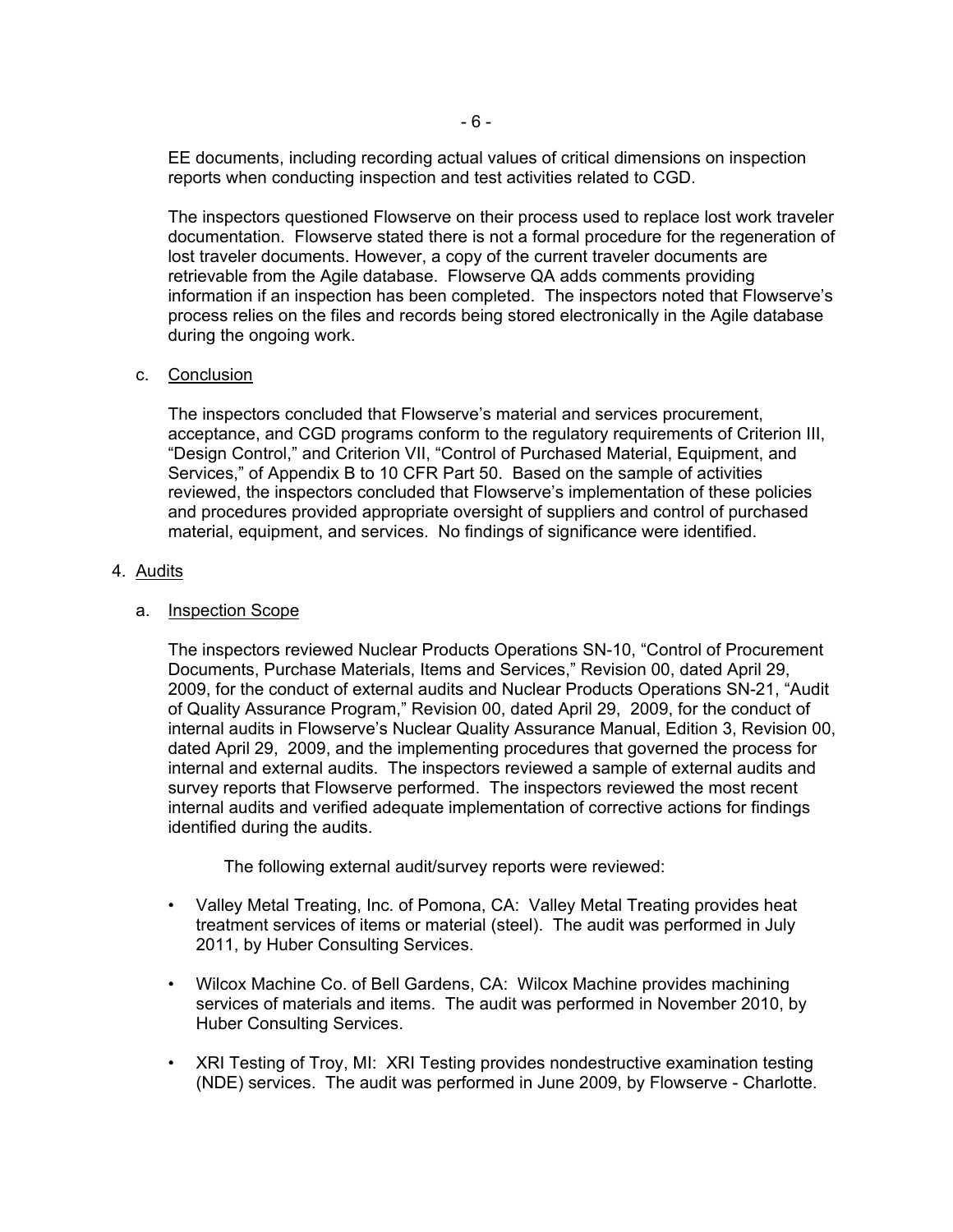- Flowserve Dayton Foundry of Dayton, OH: Flowserve Dayton provides ferrous and nonferrous casting manufacturing services. The audit was performed in March 2011, by Flowserve – Raleigh.
- Johnson Brass and Machine Foundry, Inc of Saulkville, WI: Johnson Brass and Machine Foundry provides ferrous and nonferrous casting manufacturing and machining services. The audit was performed in August 2011, by Flowserve – Charlotte.
- Delta Centrifugal Corp. of Temple, TX: Delta Centrifugal provides stainless, nonferrous, and high-alloy steel centrifugal casting manufacturing services. The audit was performed in June 2009, by a Nuclear Industry Assessment Committee (NIAC) member.
- SeaCast, Inc. of Marysville, WA: SeaCast provides ferrous and nonferrous casting manufacturing, machining, and NDE services. The audit was performed in November 2010, by Huber Consulting Services.
- Nova Machine Products, Inc. of Middleburg Heights, OH: Nova Machine Products provides ferrous and nonferrous materials (fasteners). The audit was performed in May 2009, by a NIAC member.
- Greene Tweed & Co. of Kulpsville, PA: Greene Tweed provides o-rings, seals and other similar soft parts. The survey was performed in May 2010 by Flowserve – Raleigh.

#### b. Observations and Findings

# b.1 External Audits/Surveys

The inspectors noted that Flowserve - Vernon currently uses the Flowserve - Charlotte procedures NBU-ACP-03, "Supplier Audit Program Requirements," Revision 1, dated September 1, 2009, and NBU-ACP-04, "Implementing Procedure - Supplier Audits," Revision 0, dated June 1, 2003, for implementing the external audit process. Additionally, NPO-ACP-08, "Requirements for Qualifying Suppliers for the Placement of Purchase Orders through Method 2, Commercial Grade Survey," Revision 0, dated December 15, 2008, provides guidance to implement the survey process. The inspectors reviewed Flowserve's implementation of the audit and survey process through evaluation of the audits and surveys listed above.

The inspectors noted that the audit procedures were not standard corporate procedures. The Flowserve QA manager stated that the Flowserve - Charlotte procedures are in the process of being revised to be the corporate standard.

The inspectors reviewed several CARs Flowserve issued in response to findings from the audit or survey. The inspectors noted that the CARs had the associated corrective actions completed and appeared adequate to address the identified issue.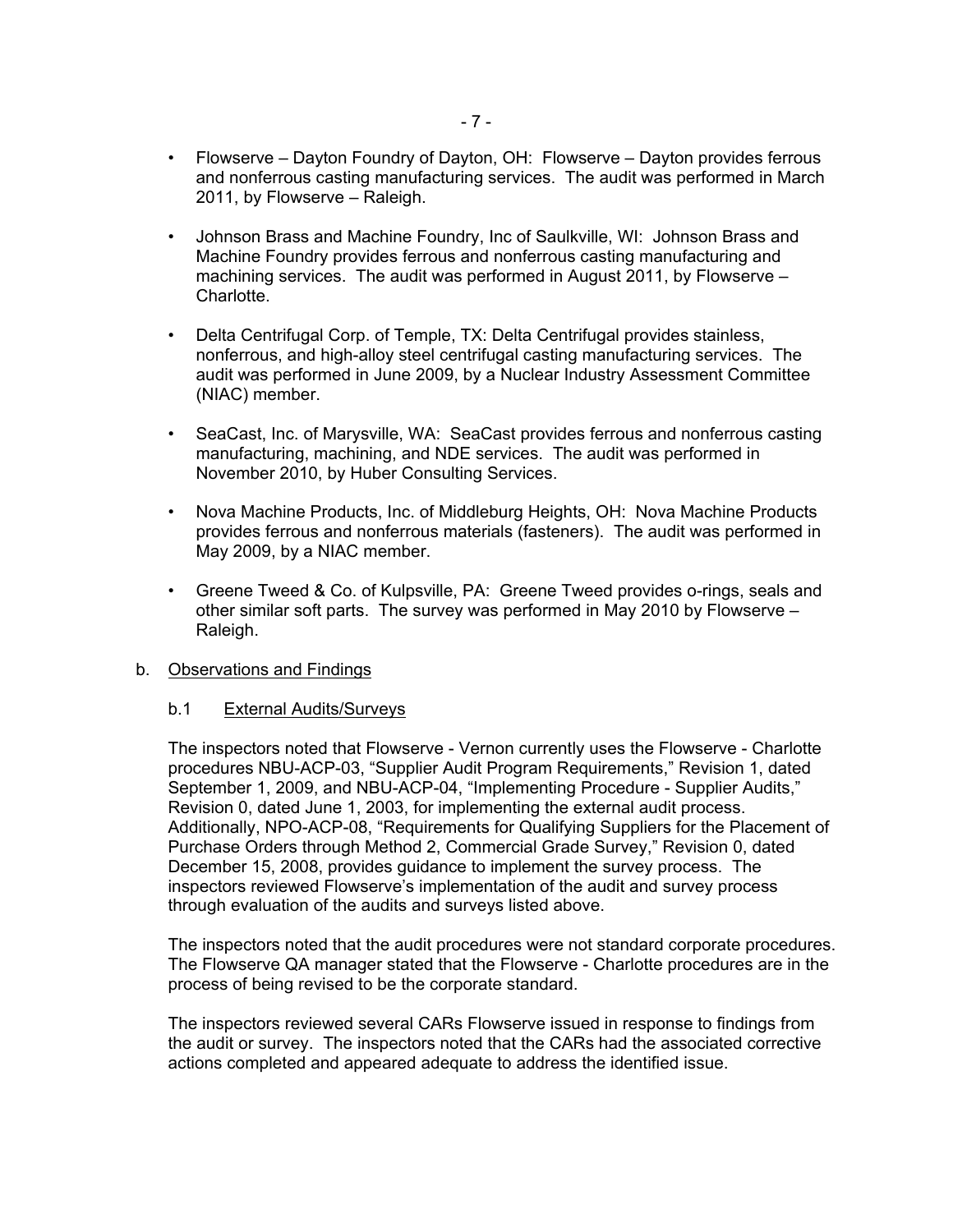No findings of significance were identified related to external audits and surveys.

#### b.2 Internal Audits

The inspectors reviewed NPO-ANP-01, "Internal Quality Audit Program," Revision 0, dated June 30, 2007. The procedure defined the requirements and methods used in the implementation of an internal QA program for the NPO facilities, such as Flowserve - Vernon. The inspectors reviewed the three internal audits that were completed for the current year: INT-11-002, for the control of nonconforming materials and items; INT-11- 003, for the control of measuring and test equipment (M&TE); and INT-11-005, for the control of procurement documents. The inspectors ensured that Flowserve had prepared an annual internal audit schedule for the applicable QA program areas. Only one internal audit report identified any findings. The inspectors reviewed the corrective actions associated with the internal audit for the control of M&TE. The corrective actions had not been completed due to issues with the auditor's characterization of the findings. The inspectors' one internal audit finding of concern was found to be addressed; the need for an external audit of a calibration laboratory.

No findings of significance were noted related to internal audits.

c. Conclusion

Based on the review of Flowserve's internal and external audit and survey process, associated implementing procedures, and a sample of CARs, the inspectors determined that Flowserve's met the requirements of Criterion XVIII and Criterion VII of Appendix B to 10 CFR Part 50. No findings of significance were identified.

#### 5. Indoctrinations and Training

#### a. Inspection Scope

The inspectors reviewed Flowserve's policies and procedures that govern the indoctrination and training of personnel performing activities affecting quality. The inspectors reviewed NPO-ENP-01, "Procedure for Indoctrination of Employees – Nuclear Operations," Revision 00, dated June 30, 2007, and QA-1102, "Quality Department Written Practice for Quality Assurance Audit Personnel and Certification," Revision D, dated July 20, 2005 and the personnel training and qualification records to verify personnel were adequately maintaining their qualification requirements as required.

#### b. Observations and Findings

The inspectors verified that Flowserve had adequate policies and procedures in place to assure that employees performing activities affecting quality were indoctrinated and qualified. In addition, the inspectors reviewed a sample of qualification records to verify that Flowserve had correctly implemented and maintained their program.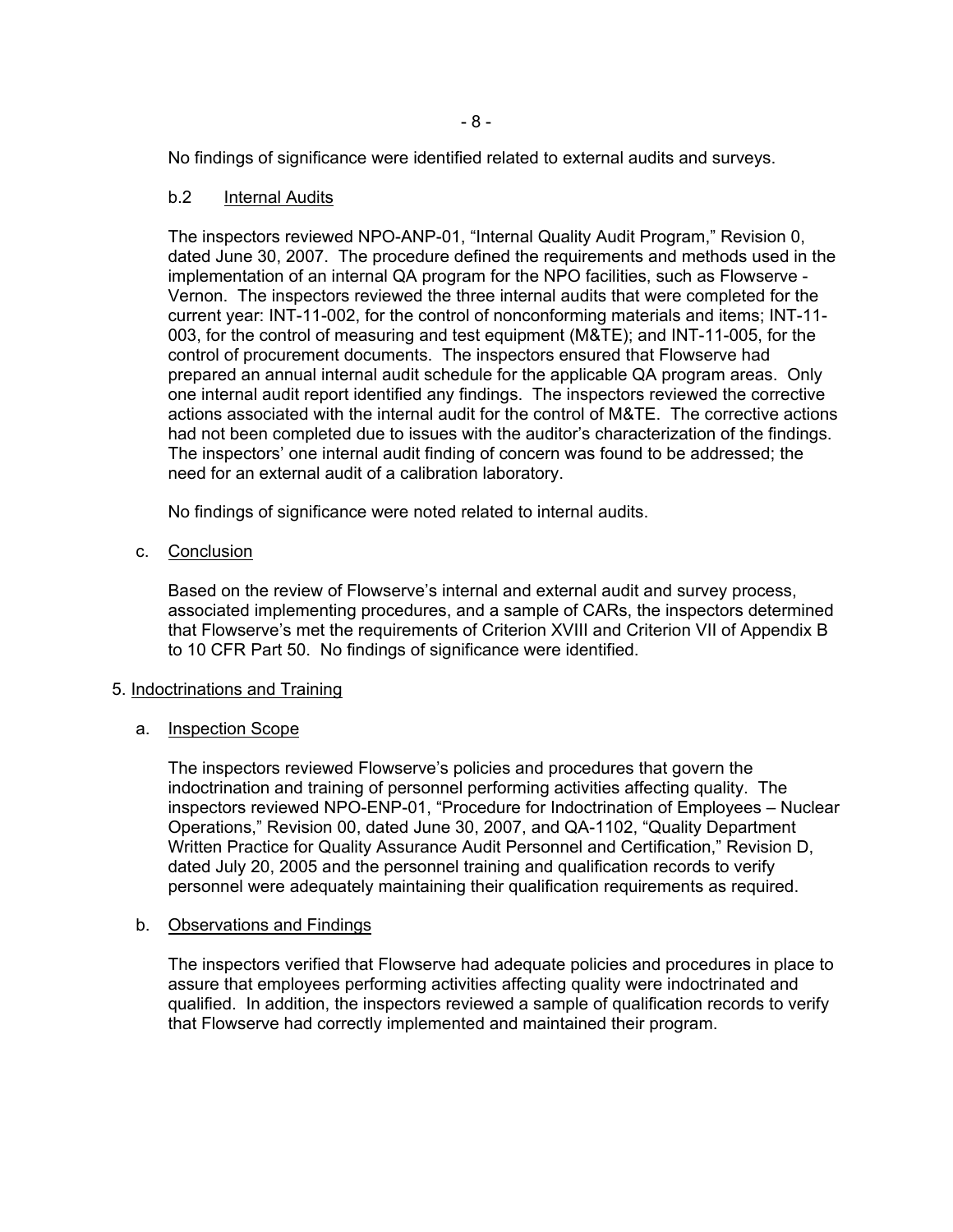# c. Conclusion

Based on the review of Flowserve's indoctrination and training requirements and associated implementing procedures, the inspectors determined that Flowserve's processes met the requirements of Criterion II of Appendix B to 10 CFR Part 50. No findings of significance were identified.

#### 6. Exit Meeting

On September 16, 2008, the inspectors presented the inspection scope and findings during an exit meeting with Flowserve's Quality Assurance Manager, David Gobbi, and other Flowserve personnel.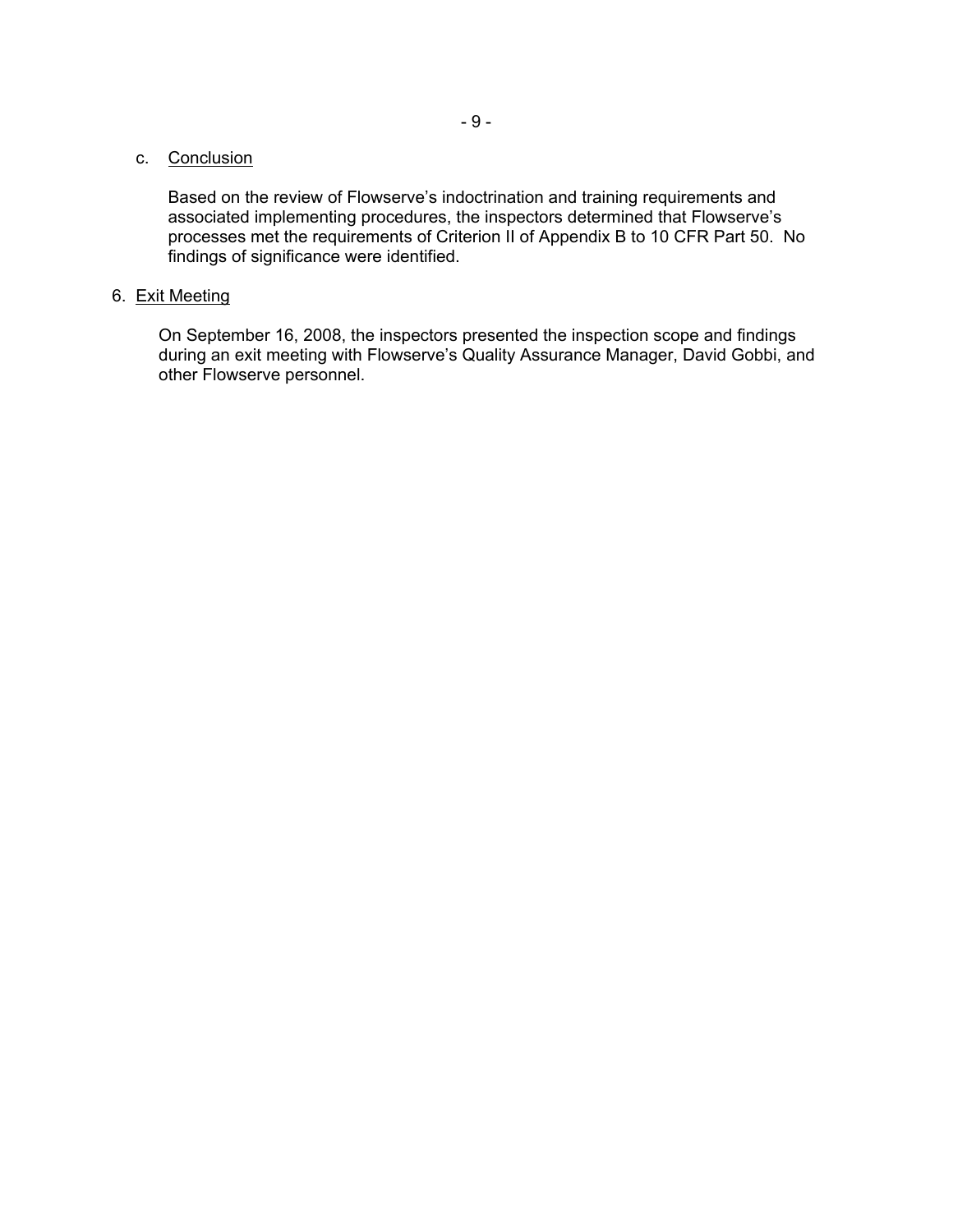# **ATTACHMENT**

#### 1. PERSONS CONTACTED

- D. Baehner, Quality Engineer, Flowserve
- J. DeNovo, Manufacturing Manager, Flowserve
- J. Estenoz, QC Sup, Flowserve
- M. Eftchiou, Engineer Manager, Flowserve
- G. Galvan, Project Manager, Flowserve
- D. Gobbi, Manager, Quality Assurance, Flowserve
- D. Lewis, Business Unit Leader Nuclear Production, Flowserve
- M. Maurer, Facility QA Manager, Flowserve
- J. Meyer, General Manager, Flowserve
- M. Sweeney, Dir. Global Nuclear Business, Flowserve
- D. Zagres, Engineering Support, Flowserve

# 2. INSPECTION PROCEDURES USED

IP 36100, "Inspection of 10 CFR Parts 21 and 50.55(e) Programs for Reporting Defects and Noncompliance" IP 43002, "Routine Inspections of Nuclear Vendors" IP 43004, "Inspection of Commercial-Grade Dedication Programs"

# 3. LIST OF ITEMS OPENED, CLOSED, AND DISCUSSED

There were no open items from the previous inspection report 99901369/2007-201 for the NRC inspections of Flowserve's facility in Verona, California.

| Item Number          | Status | <u>Type</u> | Description       |
|----------------------|--------|-------------|-------------------|
| 99901369/2011-202-01 | Opened | <b>NOV</b>  | 21.21 Evaluations |
| 99901369/2011-202-02 | Opened | <b>NON</b>  | Criterion XV      |